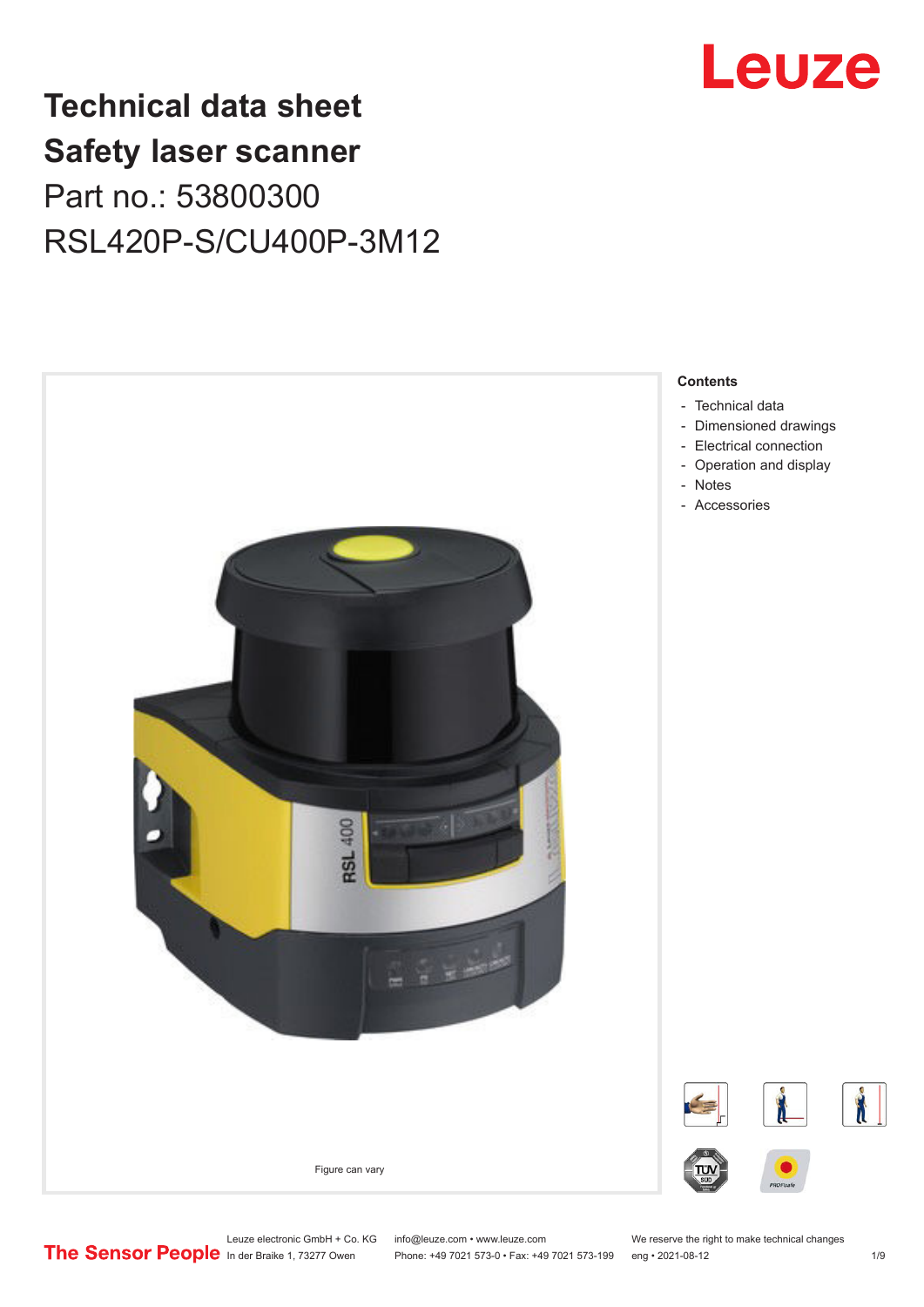# <span id="page-1-0"></span>**Technical data**

### **Basic data**

| <b>Series</b>      | <b>RSL 400</b>                  |
|--------------------|---------------------------------|
| <b>Application</b> | Mobile danger zone quarding     |
|                    | Mobile side quarding            |
|                    | Stationary access guarding      |
|                    | Stationary danger zone guarding |
|                    |                                 |

### **Functions**

**Functions** PROFIsafe

Resolution, selectable

### **Characteristic parameters**

| <b>Type</b>            | 3, IEC/EN 61496          |
|------------------------|--------------------------|
| <b>SIL</b>             | 2, IEC 61508             |
| <b>SILCL</b>           | 2, IEC/EN 62061          |
| Performance Level (PL) | d, EN ISO 13849-1        |
| $PFH_{n}$              | 0.00000009 per hour      |
| $PFH_{n}$              | 9E-08 per hour           |
| Mission time $T_M$     | 20 years, EN ISO 13849-1 |
| Category               | 3, EN ISO 13849          |

### **Protective field data**

| <b>Scanning angle</b>                            | 270°            |
|--------------------------------------------------|-----------------|
| Minimum adjustable range                         | $50 \text{ mm}$ |
| Number of field pairs, reversible                | 10              |
| <b>Number of protective functions</b>            | 1 Piece(s)      |
| Number of independent sensor confi-<br>gurations | -1              |
| Diffuse reflection, min.                         | 1.8%            |
| <b>Operating range</b>                           | 03m             |

### **Warning field data**

| Number of field pairs    | 10              |
|--------------------------|-----------------|
| <b>Operating range</b>   | $020$ m         |
| Object size              | 150 mm x 150 mm |
| Diffuse reflection, min. | 10%             |
|                          |                 |

### **Optical data**

| Light source                    | Laser, Infrared        |
|---------------------------------|------------------------|
| Laser light wavelength          | $905 \text{ nm}$       |
| Laser class                     | 1, IEC/EN 60825-1:2014 |
| <b>Transmitted-signal shape</b> | Pulsed                 |
| <b>Repetition frequency</b>     | 90 kHz                 |
|                                 |                        |

### **Measurement data**

| <b>Distance resolution</b> | 1 mm             |
|----------------------------|------------------|
| Detection range            | $050$ m          |
| Diffuse reflection         | 20%              |
| <b>Angular resolution</b>  | $0.1$ $^{\circ}$ |

### **Electrical data**

**Protective circuit COVER COVER COVER COVER COVER** 

| Performance data              |                                                                                     |
|-------------------------------|-------------------------------------------------------------------------------------|
| Supply voltage U <sub>p</sub> | 24 V. DC. -30  20 %                                                                 |
| max.                          | <b>Current consumption (without load), 900 mA, (use power supply unit with 3 A)</b> |
| Power consumption, max.       | 22 W, For 24 V, plus output load                                                    |

# **Interface Type** PROFINET

| ηe                               | FRUFINEI                                                                   |
|----------------------------------|----------------------------------------------------------------------------|
| <b>Profinet</b>                  |                                                                            |
| <b>Function</b>                  | <b>Process</b>                                                             |
| <b>PROFINET device</b>           | Device acc. to Spec V2.3.4                                                 |
| <b>GSDML</b>                     | GSDML acc. to Spec V2.3.2                                                  |
| <b>Profile</b>                   | PROFINET/PROFIsafe                                                         |
| <b>Conformance class</b>         | C                                                                          |
| Network load class               | Ш                                                                          |
| <b>Security level</b>            | 1                                                                          |
| <b>Switch functionality</b>      | IRT-ready 2-port switch acc. to IEEE<br>802, integrated in connection unit |
| Port properties                  | Auto-Crossover                                                             |
|                                  | Auto-Negotiation                                                           |
|                                  | Auto-Polarity                                                              |
| 1&M                              | $0 - 4$                                                                    |
| <b>Supported topologies</b>      | <b>MRP</b> client                                                          |
|                                  | <b>SNMP</b>                                                                |
| Safety-related switching signals | 1 Piece(s)                                                                 |

### **Service interface**

| Type                               | Bluetooth, USB                                                        |
|------------------------------------|-----------------------------------------------------------------------|
| <b>Bluetooth</b>                   |                                                                       |
| <b>Function</b>                    | Configuration/parametering                                            |
| <b>Frequency band</b>              | 2,400  2,483.5 MHz                                                    |
| <b>Radiated transmitting power</b> | Max. 4.5 dBm (2.82 mW), class 2                                       |
|                                    |                                                                       |
| <b>USB</b>                         |                                                                       |
| <b>Function</b>                    | Configuration/parametering                                            |
| Connection                         | USB 2.0 mini-B, socket                                                |
| Transmission speed, max.           | 12 Mbit/s                                                             |
| Cable length                       | $\leq$ 5m<br>Longer cable lengths are possible using<br>active cables |
| <b>Connection</b>                  |                                                                       |
| <b>Number of connections</b>       | 3 Piece(s)                                                            |
| <b>Connection 1</b>                |                                                                       |
| <b>Function</b>                    | Voltage supply                                                        |
|                                    |                                                                       |

| <b>Function</b>           | Voltage supply                             |
|---------------------------|--------------------------------------------|
| <b>Type of connection</b> | Connector                                  |
| <b>Thread size</b>        | M <sub>12</sub>                            |
| <b>Type</b>               | Male                                       |
| <b>Material</b>           | Metal                                      |
| No. of pins               | 4-pin                                      |
| Encoding                  | A-coded                                    |
| <b>Connection 2</b>       |                                            |
| <b>Function</b>           | PROFINET/PROFIsafe communication,<br>input |
| <b>Type of connection</b> | Connector                                  |
| <b>Thread size</b>        | M <sub>12</sub>                            |
| <b>Type</b>               | Female                                     |
| <b>Material</b>           | Metal                                      |
| No. of pins               | 4-pin                                      |
| Encoding                  | D-coded                                    |

# Leuze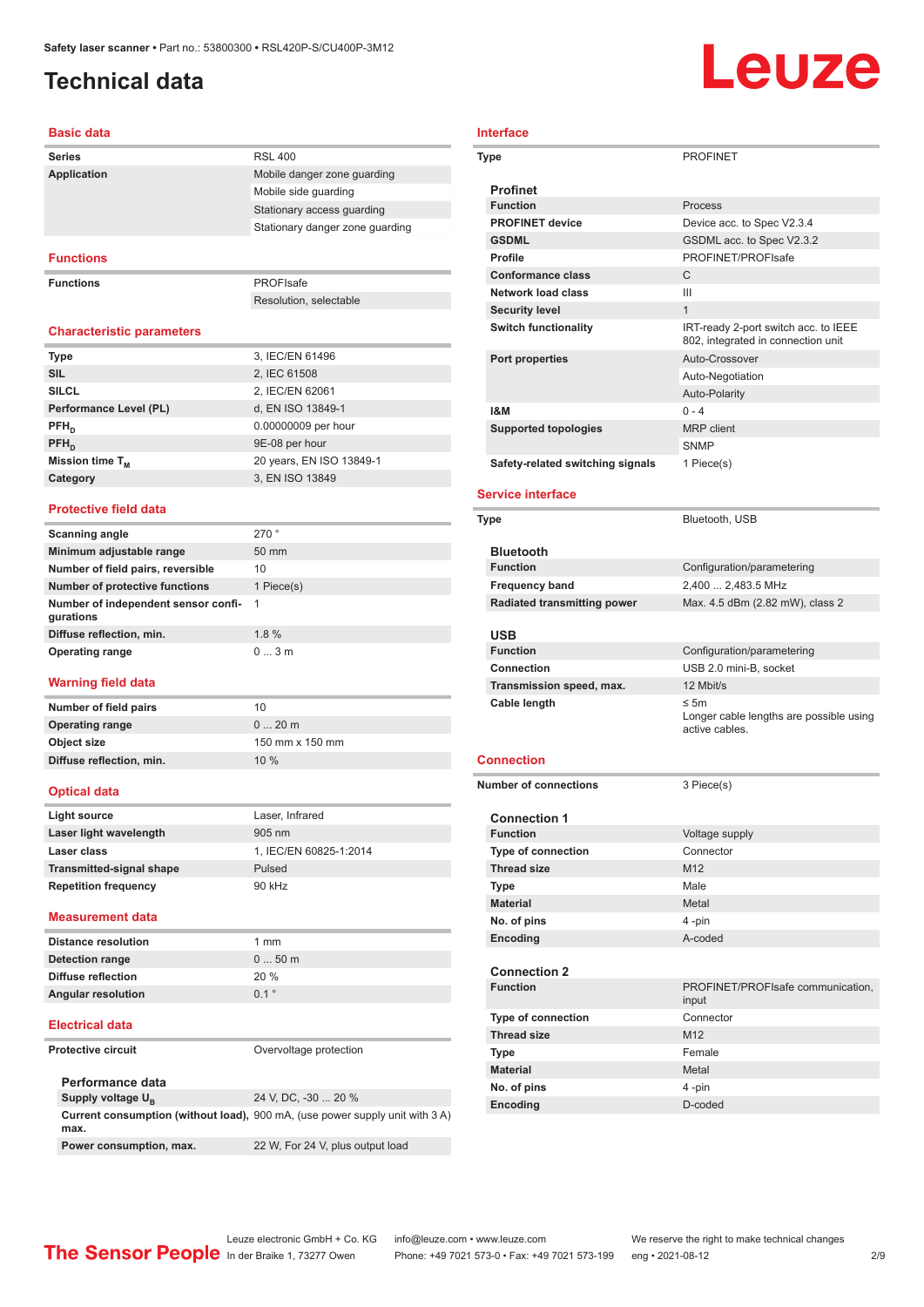# **Technical data**

# Leuze

| <b>Connection 3</b>       |                                             |
|---------------------------|---------------------------------------------|
| <b>Function</b>           | PROFINET/PROFIsafe communication,<br>output |
| <b>Type of connection</b> | Connector                                   |
| <b>Thread size</b>        | M <sub>12</sub>                             |
| <b>Type</b>               | Female                                      |
| <b>Material</b>           | Metal                                       |
| No. of pins               | 4-pin                                       |
| <b>Encoding</b>           | D-coded                                     |
|                           |                                             |

### **Mechanical data**

| Dimension (W x H x L)        | 140.2 mm x 170 mm x 142 mm   |
|------------------------------|------------------------------|
| <b>Housing material</b>      | Metal                        |
|                              | Plastic                      |
| <b>Metal housing</b>         | Diecast zinc                 |
| Lens cover material          | Plastic/PC                   |
| Net weight                   | 4,300q                       |
| <b>Housing color</b>         | Yellow, RAL 1021             |
| <b>Type of fastening</b>     | Mounting plate               |
|                              | Through-hole mounting        |
|                              | Via optional mounting device |
|                              |                              |
| <b>Operation and display</b> |                              |
| Type of display              | Alphanumerical display       |

### **Certifications**

| Degree of protection                                               | IP 65          |
|--------------------------------------------------------------------|----------------|
| <b>Protection class</b>                                            | III, EN 61140  |
| <b>Certifications</b>                                              | TÜV Süd        |
| Test procedure for EMC in accordance DIN 40839-1/3                 |                |
| with standard                                                      | EN 61496-1     |
| Test procedure for oscillation in<br>accordance with standard      | EN 60068-2-6   |
| Test procedure for continuous shock<br>in accordance with standard | IEC 60068-2-29 |
| <b>US patents</b>                                                  | US 10,304,307B |
|                                                                    | US 7,656,917 B |
|                                                                    | US 7,696,468 B |
|                                                                    | US 8,520,221 B |
|                                                                    |                |
| <b>Classification</b>                                              |                |
| <b>Customs tariff number</b>                                       | 85365019       |
| eCl@ss 5.1.4                                                       | 27272705       |
| eCl@ss 8.0                                                         | 27272705       |
| eCl@ss 9.0                                                         | 27272705       |
| eCl@ss 10.0                                                        | 27272705       |
| eCl@ss 11.0                                                        | 27272705       |
| <b>ETIM 5.0</b>                                                    | EC002550       |
| <b>ETIM 6.0</b>                                                    | EC002550       |
| <b>ETIM 7.0</b>                                                    | EC002550       |

### **Environmental data**

**Number of LEDs** 10 Piece(s)

**Type of configuration** Software Sensor Studio **Operational controls** Software Sensor Studio

| Ambient temperature, operation     | $0 \dots 50$ °C |
|------------------------------------|-----------------|
| Ambient temperature, storage       | $-2060 °C$      |
| Relative humidity (non-condensing) | 1595%           |

LED indicator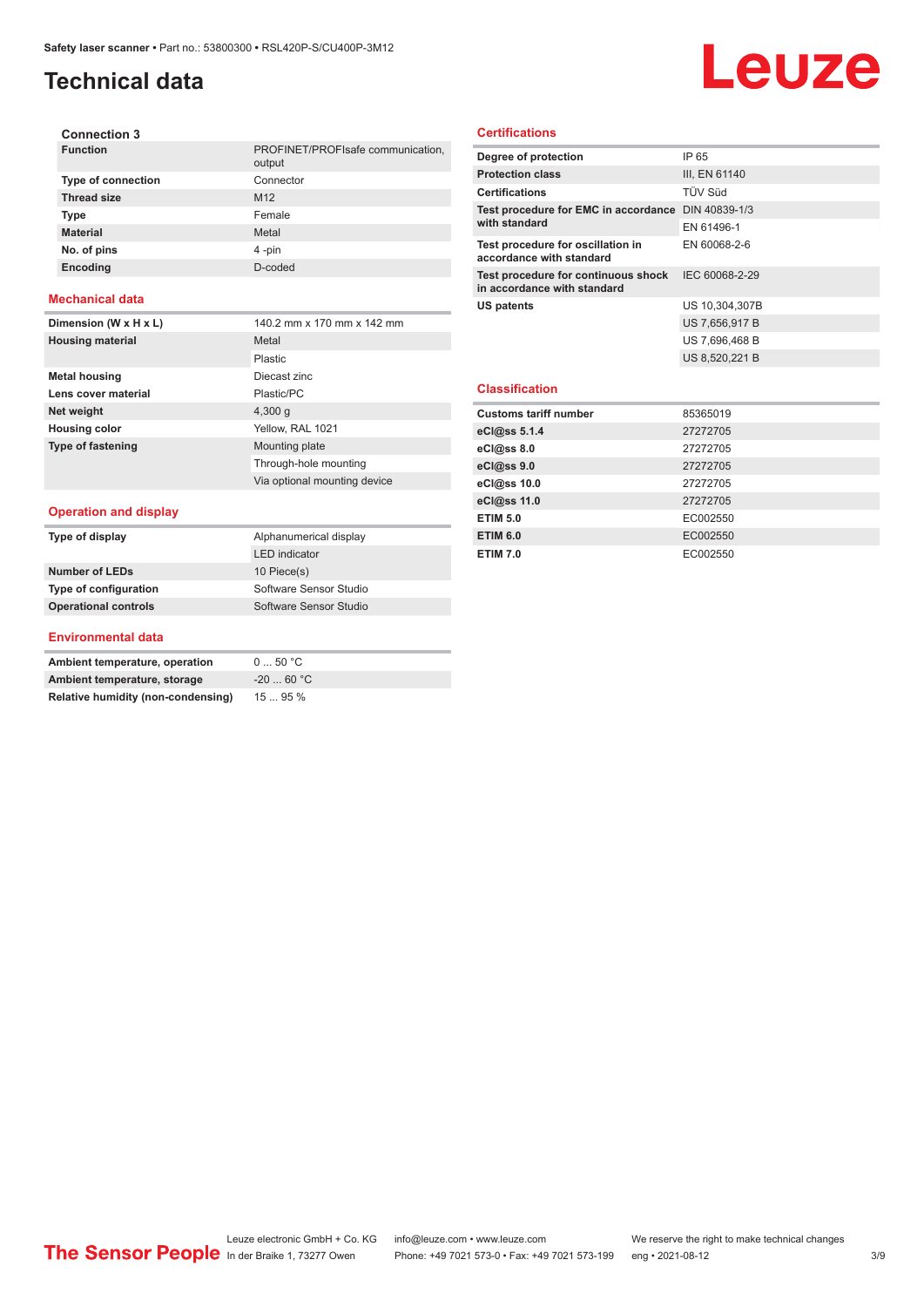## <span id="page-3-0"></span>**Dimensioned drawings**

All dimensions in millimeters

Dimensions safety laser scanner with connection unit













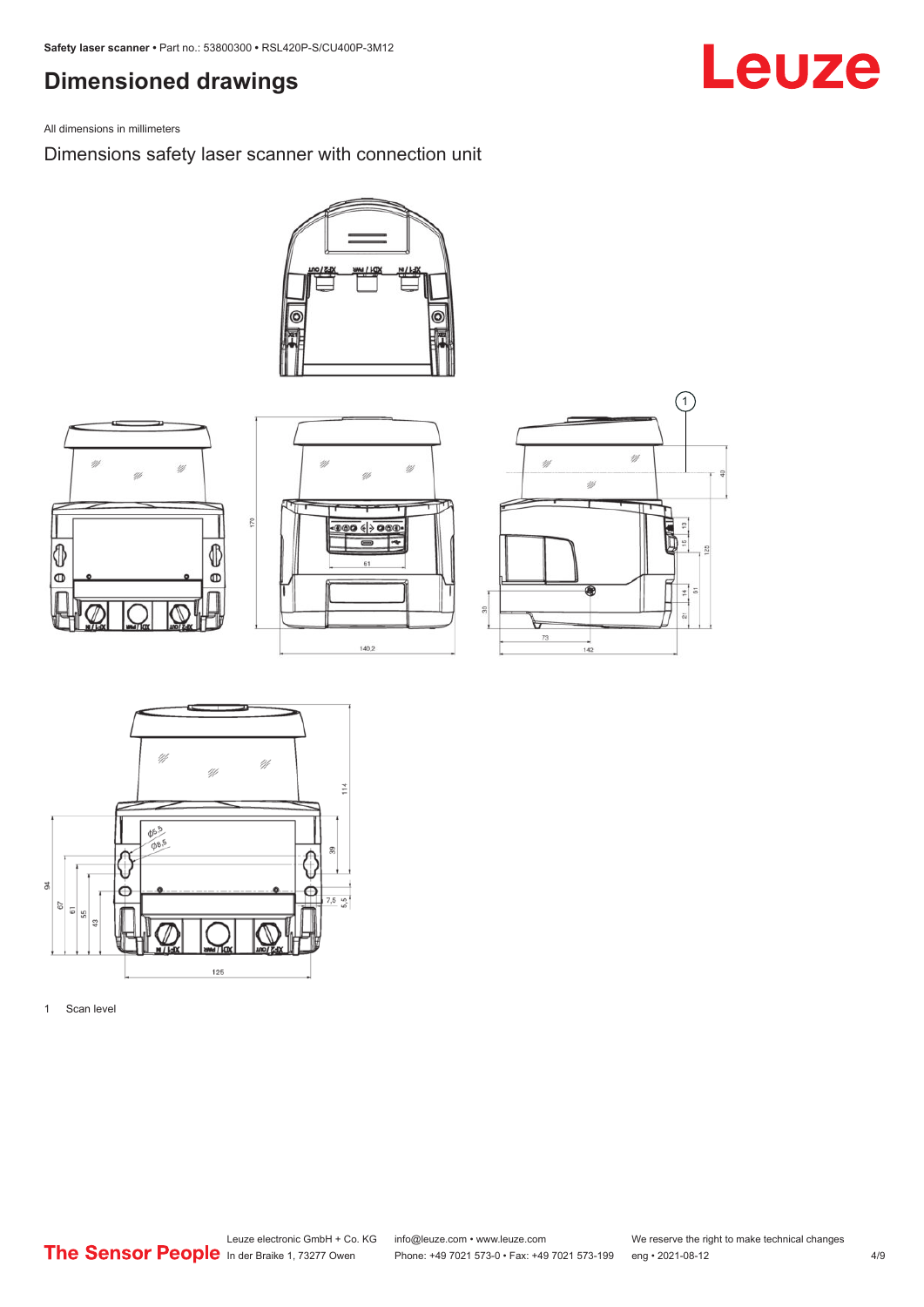# <span id="page-4-0"></span>**Dimensioned drawings**

Mounting dimensions safety laser scanner with connection unit



### Dimensions of scanning range



1 Reference point for distance measurement and protective field radius

# **Electrical connection**

| <b>Connection 1</b>      | XD <sub>1</sub>  |
|--------------------------|------------------|
| <b>Function</b>          | Voltage supply   |
| Type of connection       | Connector        |
| <b>Thread size</b>       | M12              |
| <b>Type</b>              | Male             |
| <b>Material</b>          | Metal            |
| No. of pins              | $4 - pin$        |
| Encoding                 | A-coded          |
| <b>Connector housing</b> | <b>FE/SHIELD</b> |



Phone: +49 7021 573-0 • Fax: +49 7021 573-199 eng • 2021-08-12

Leuze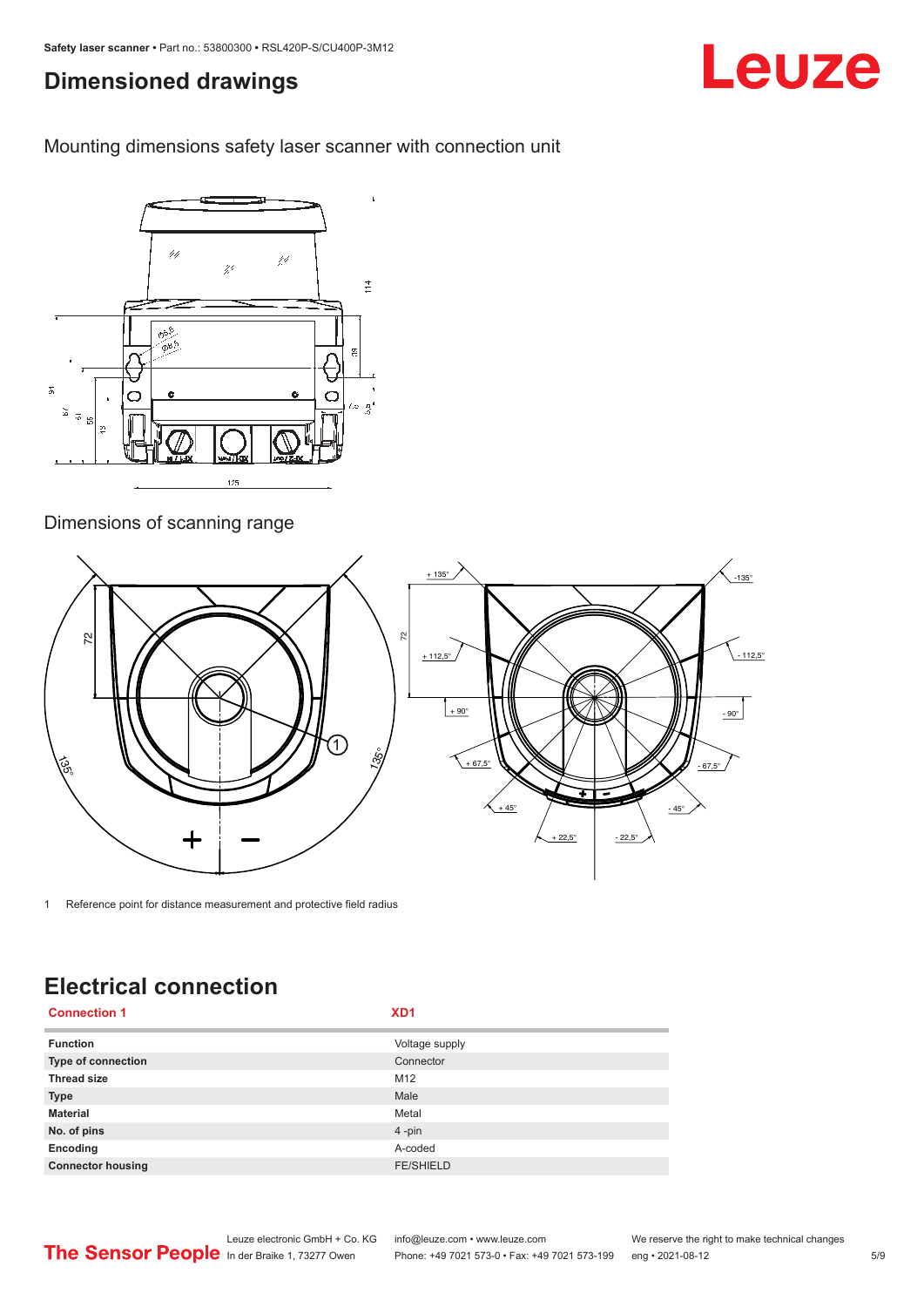# <span id="page-5-0"></span>**Electrical connection**

### **Pin Pin assignment** 1  $+24V$ **2** EA1

|                | .27v            |  |
|----------------|-----------------|--|
| $\overline{2}$ | EA1             |  |
| 3              | 0 <sub>V</sub>  |  |
|                | EA <sub>2</sub> |  |
|                |                 |  |

### **Connection 2 XF1**

| <b>Function</b>          | PROFINET/PROFIsafe communication, input |
|--------------------------|-----------------------------------------|
| Type of connection       | Connector                               |
| <b>Thread size</b>       | M <sub>12</sub>                         |
| <b>Type</b>              | Female                                  |
| <b>Material</b>          | Metal                                   |
| No. of pins              | $4 - pin$                               |
| Encoding                 | D-coded                                 |
| <b>Connector housing</b> | <b>FE/SHIELD</b>                        |
|                          |                                         |

### **Pin Pin assignment**

|                |       | - - |
|----------------|-------|-----|
| 1              | TD+   |     |
| $\overline{2}$ | $RD+$ |     |
| 3              | TD-   | w.  |
| $\overline{4}$ | RD-   |     |
|                |       |     |

### **Connection 3 XF2**

| <b>Function</b>          | PROFINET/PROFIsafe communication, output |
|--------------------------|------------------------------------------|
| Type of connection       | Connector                                |
| <b>Thread size</b>       | M12                                      |
| <b>Type</b>              | Female                                   |
| <b>Material</b>          | Metal                                    |
| No. of pins              | $4 - pin$                                |
| Encoding                 | D-coded                                  |
| <b>Connector housing</b> | <b>FE/SHIELD</b>                         |

### **Pin Pin assignment**

|                | $TD+$ |  |
|----------------|-------|--|
| $\overline{2}$ | $RD+$ |  |
| 3              | TD-   |  |
| 4              | RD-   |  |

# **Operation and display**

| <b>LED</b> | <b>Display</b>           | <b>Meaning</b>                                                                                                           |
|------------|--------------------------|--------------------------------------------------------------------------------------------------------------------------|
| $1 -$      | Off                      | Device switched off                                                                                                      |
|            | Red, continuous light    | OSSD off                                                                                                                 |
|            | Red, flashing            | Error                                                                                                                    |
|            | Green, continuous light  | OSSD on                                                                                                                  |
| $2 -$      | Off                      | RES deactivated or RES activated and released                                                                            |
|            | Yellow, flashing         | Protective field occupied                                                                                                |
|            | Yellow, continuous light | RES activated and blocked but ready to be unlocked - protective field<br>free and linked sensor is enabled if applicable |
| $3 -$      | Off                      | Free warning field                                                                                                       |
|            | Blue, continuous light   | Warning field interrupted                                                                                                |
| 4.         | Off                      | Four field mode: warning field 3 free                                                                                    |







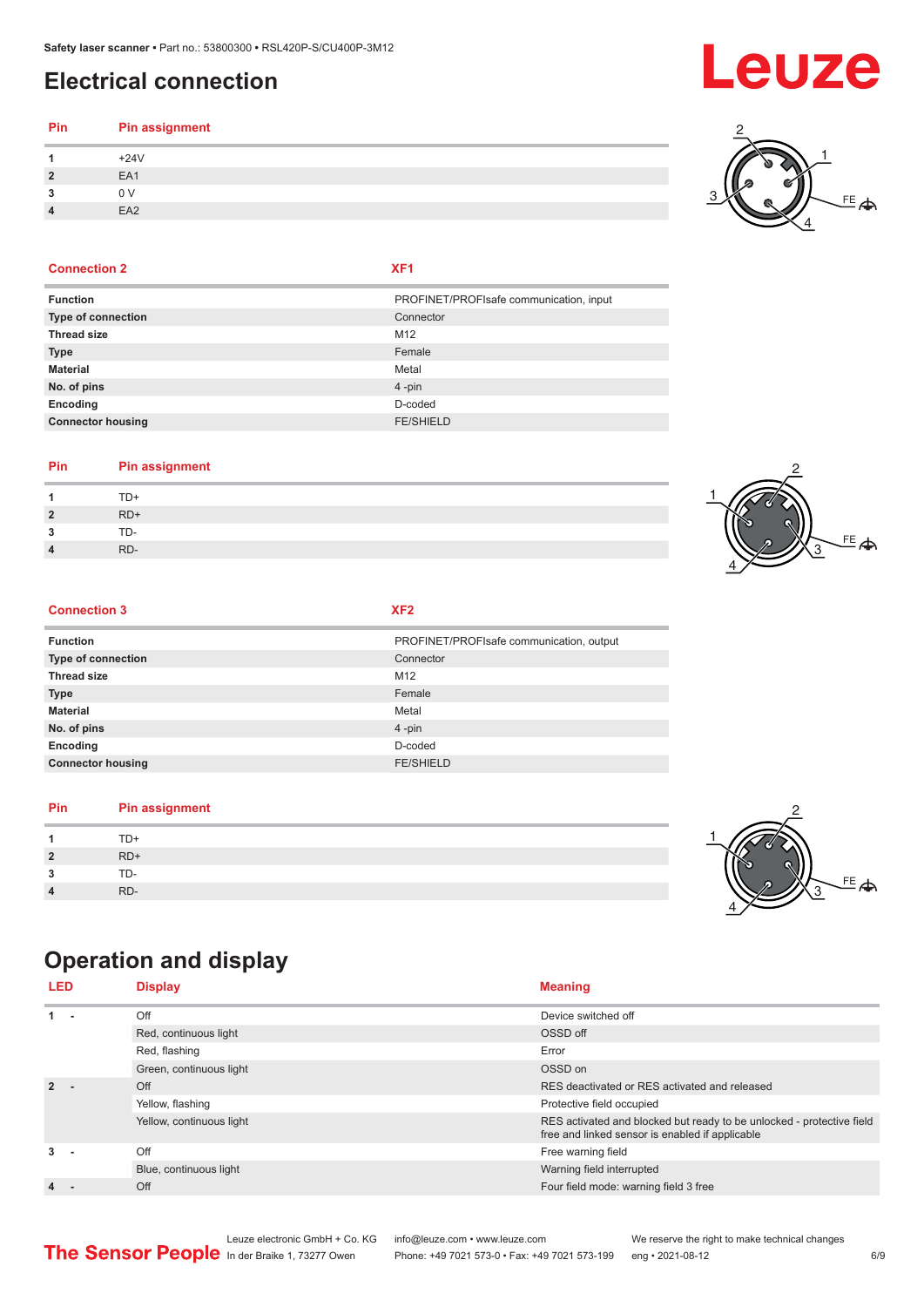# <span id="page-6-0"></span>**Operation and display**

# Leuze

| LED |                          | <b>Display</b>          | <b>Meaning</b>                                                                 |
|-----|--------------------------|-------------------------|--------------------------------------------------------------------------------|
| 4   | $\sim$                   | Blue, continuous light  | Four field mode: warning field 3 interrupted                                   |
| 5   |                          | Yellow, flashing        | Four field mode: warning field 2 interrupted                                   |
| 6   | $\overline{\phantom{a}}$ | Off                     | No function                                                                    |
|     | <b>PWR</b>               | Off                     | Device switched off                                                            |
|     |                          | Red, continuous light   | Error during self test or internal communication problems                      |
|     |                          | Green, flashing         | PROFINET wave function active                                                  |
|     |                          | Green, continuous light | Device switched on, supply voltage applied, no internal error                  |
| 8   | <b>PS</b>                | Off                     | PROFIsafe communication not initialized or switched off                        |
|     |                          | Green, flashing         | Device in passive state or PROFINET wave function active                       |
|     |                          | Green, continuous light | Device on PROFIsafe active                                                     |
|     |                          | Red, flashing           | PROFIsafe configuration failed                                                 |
|     |                          | Red, continuous light   | PROFIsafe communication error                                                  |
| 9   | <b>NET</b>               | Off                     | PROFINET communication not initialized or inactive                             |
|     |                          | Green, flashing         | PROFINET bus initialization or PROFINET wave function active                   |
|     |                          | Green, continuous light | PROFINET active, data exchange with IO controller active                       |
|     |                          | Orange, flashing        | Ethernet topology error                                                        |
|     |                          | Red, flashing           | Ethernet configuration failed, no data exchange or exchange of invalid<br>data |
|     |                          | Red, continuous light   | Bus error, no communication                                                    |
| 10. | LNK/ACT1                 | Off                     | No Ethernet link present                                                       |
|     |                          | Green, continuous light | Ethernet link active, no current data transmission                             |
|     |                          | Green/orange, flashing  | Ethernet link active, current data transmission                                |
| 11  | LNK/ACT2                 | Off                     | No Ethernet link present                                                       |
|     |                          | Green, continuous light | Ethernet link active, no current data transmission                             |
|     |                          | Green/orange, flashing  | Ethernet link active, current data transmission                                |

## **Notes**

| <b>Observe intended use!</b>                                                                                                            |
|-----------------------------------------------------------------------------------------------------------------------------------------|
| $\%$ The product may only be put into operation by competent persons.<br>$\&$ Only use the product in accordance with its intended use. |



### **WARNING! INVISIBLE LASER RADIATION – CLASS 1 LASER PRODUCT**

The device satisfies the requirements of IEC 60825-1:2014 (EN 60825-1:2014) safety regulations for a product of **laser class 1** as well as the U.S. 21 CFR 1040.10 regulations with deviations corresponding to "Laser Notice No. 56" from May 8, 2019.

 $\ddot{\phi}$  Observe the applicable statutory and local laser protection regulations.

 $\%$  The device must not be tampered with and must not be changed in any way. There are no user-serviceable parts inside the device. Repairs must only be performed by Leuze electronic GmbH + Co. KG.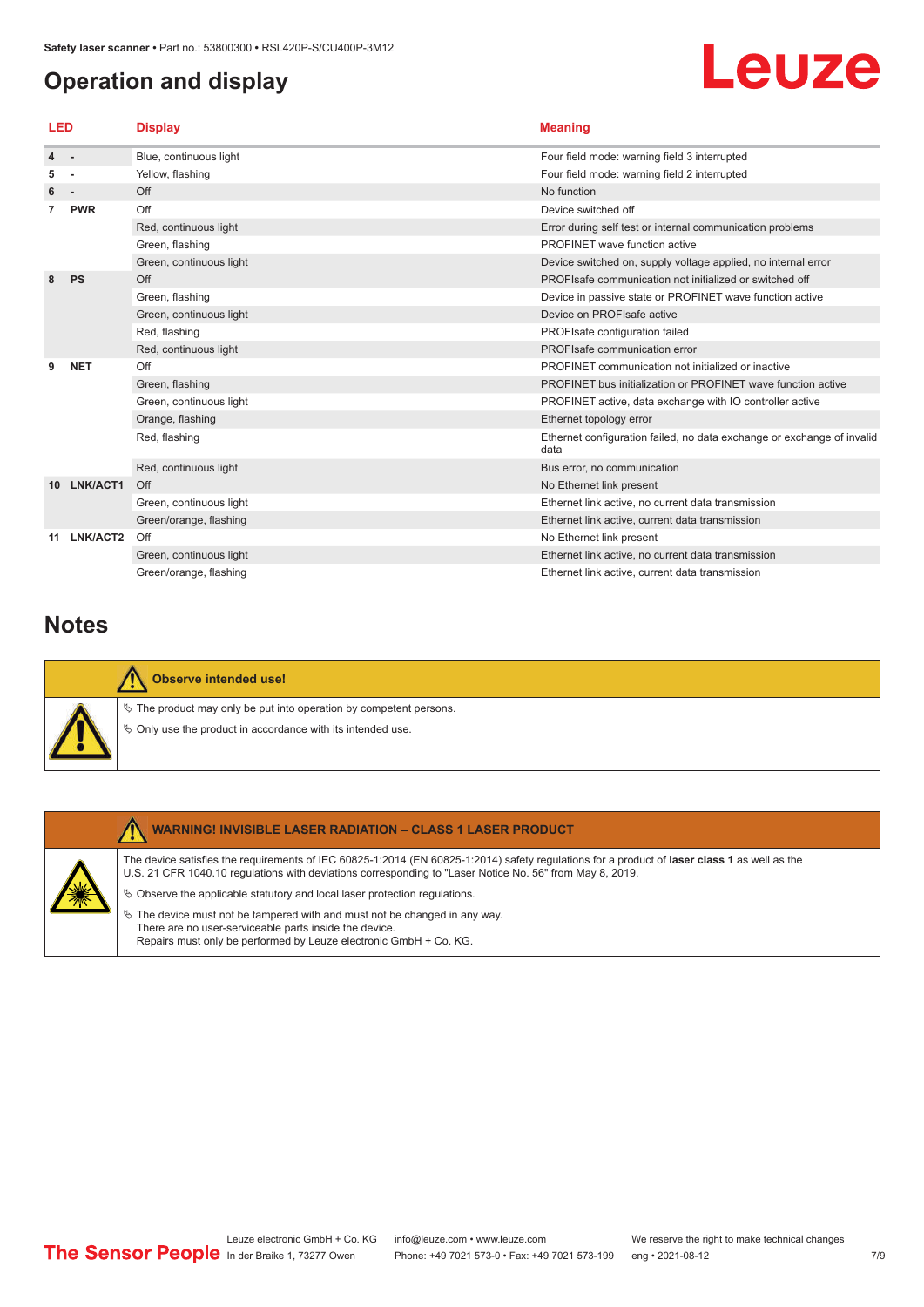## **Accessories**

# Leuze

# Connection technology - Connection cables

|                | Part no. | <b>Designation</b> | <b>Article</b>   | <b>Description</b>                                                                                                                                          |
|----------------|----------|--------------------|------------------|-------------------------------------------------------------------------------------------------------------------------------------------------------------|
| ▌<br>VII.<br>ᄇ | 50133860 | KD S-M12-5A-P1-050 | Connection cable | Connection 1: Connector, M12, Axial, Female, A-coded, 5-pin<br>Connection 2: Open end<br>Shielded: Yes<br>Cable length: 5,000 mm<br>Sheathing material: PUR |

# Connection technology - Interconnection cables

|        |             | Part no. | <b>Designation</b>                     | <b>Article</b>        | <b>Description</b>                                                                                                                                                                         |
|--------|-------------|----------|----------------------------------------|-----------------------|--------------------------------------------------------------------------------------------------------------------------------------------------------------------------------------------|
| C      | Ù<br>U<br>U | 50135081 | <b>KSS ET-M12-4A-</b><br>RJ45-A-P7-050 | Interconnection cable | Suitable for interface: Ethernet<br>Connection 1: Connector, M12, Axial, Male, D-coded, 4-pin<br>Connection 2: RJ45<br>Shielded: Yes<br>Cable length: 5,000 mm<br>Sheathing material: PUR  |
| C      | 世晶          | 50135082 | <b>KSS ET-M12-4A-</b><br>RJ45-A-P7-100 | Interconnection cable | Suitable for interface: Ethernet<br>Connection 1: Connector, M12, Axial, Male, D-coded, 4-pin<br>Connection 2: RJ45<br>Shielded: Yes<br>Cable length: 10,000 mm<br>Sheathing material: PUR |
| C<br>Ê | Ù<br>U<br>U | 50135083 | <b>KSS ET-M12-4A-</b><br>RJ45-A-P7-150 | Interconnection cable | Suitable for interface: Ethernet<br>Connection 1: Connector, M12, Axial, Male, D-coded, 4-pin<br>Connection 2: RJ45<br>Shielded: Yes<br>Cable length: 15,000 mm<br>Sheathing material: PUR |

# Mounting technology - Mounting brackets

| Part no. | <b>Designation</b> | <b>Article</b>   | <b>Description</b>                                                                                                                                                                                                                                                     |
|----------|--------------------|------------------|------------------------------------------------------------------------------------------------------------------------------------------------------------------------------------------------------------------------------------------------------------------------|
| 53800134 | <b>BT840M</b>      | Mounting bracket | Application: Mounting on chamfered 90° corner<br>Dimensions: 84.9 mm x 72 mm x 205.2 mm<br>Color: Yellow, RAL 1021<br>Type of fastening, at system: Through-hole mounting<br>Type of fastening, at device: Screw type<br>Material: Metal                               |
| 53800132 | <b>BTF815M</b>     | Mounting bracket | Application: Mounting bracket for floor mounting<br>Dimensions: 186 mm x 120 mm x 288 mm<br>Scan level height: 150 mm<br>Color: Yellow, RAL 1021<br>Type of fastening, at system: Through-hole mounting<br>Type of fastening, at device: Screw type<br>Material: Metal |
| 53800133 | BTF830M            | Mounting bracket | Application: Mounting bracket for floor mounting<br>Dimensions: 186 mm x 275 mm x 288 mm<br>Scan level height: 300 mm<br>Color: Yellow, RAL 1021<br>Type of fastening, at system: Through-hole mounting<br>Type of fastening, at device: Screw type<br>Material: Metal |